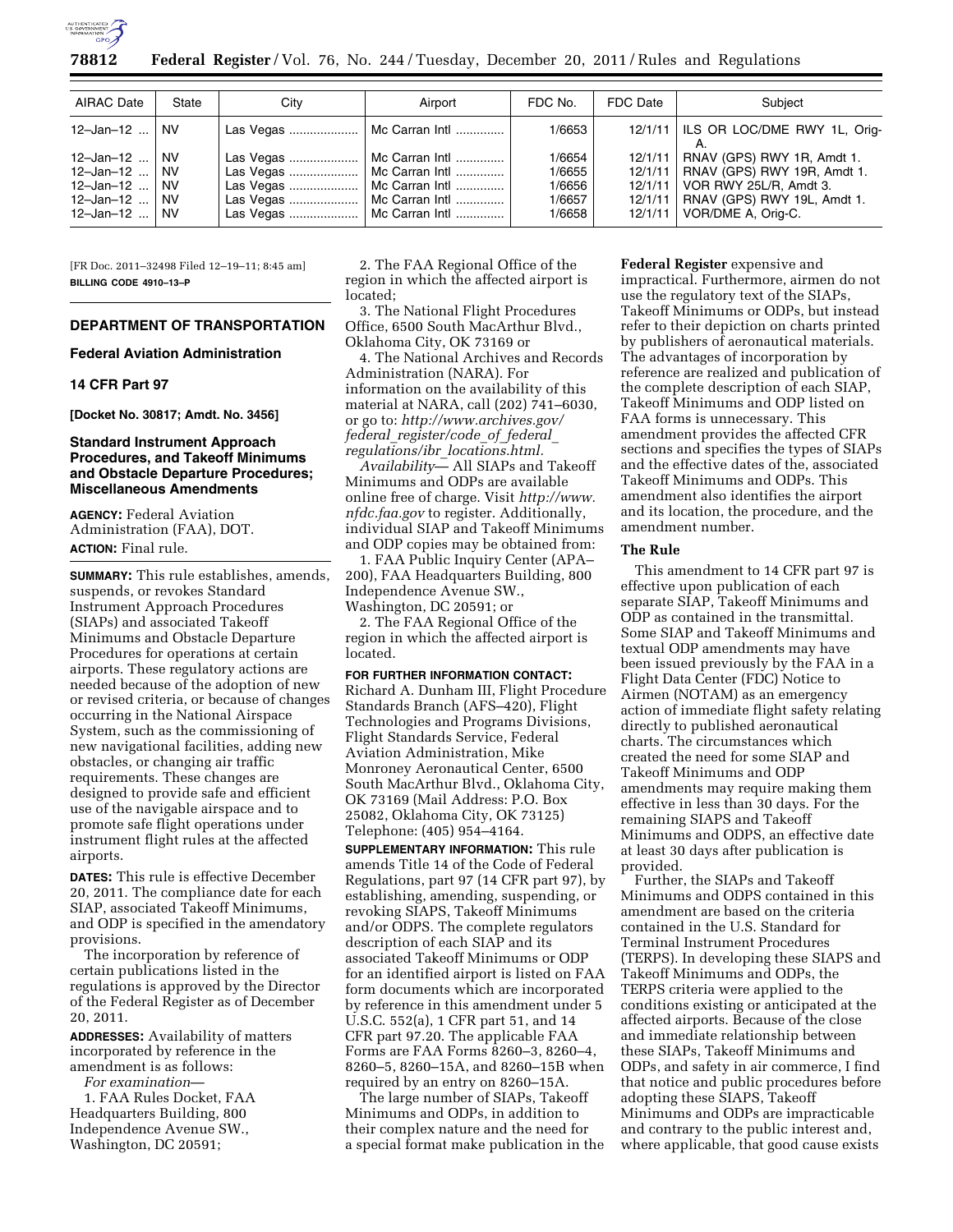for making some SIAPs effective in less than 30 days.

### **Conclusion**

The FAA has determined that this regulation only involves an established body of technical regulations for which frequent and routine amendments are necessary to keep them operationally current. It, therefore—(1) is not a ''significant regulatory action'' under Executive Order 12866; (2) is not a ''significant rule '' under DOT Regulatory Policies and Procedures (44 FR 11034; February 26, 1979); and (3) does not warrant preparation of a regulatory evaluation as the anticipated impact is so minimal. For the same reason, the FAA certifies that this amendment will not have a significant economic impact on a substantial number of small entities under the criteria of the Regulatory Flexibility Act.

## **List of Subjects in 14 CFR Part 97**

Air Traffic Control, Airports, Incorporation by reference, and Navigation (air).

Issued in Washington, DC, on December 9, 2011.

#### **John M. Allen,**

*Director, Flight Standards Service.* 

### **Adoption of the Amendment**

Accordingly, pursuant to the authority delegated to me, Title 14, Code of Federal Regulations, part 97 (14 CFR part 97) is amended by establishing, amending, suspending, or revoking Standard Instrument Approach Procedures and/or Takeoff Minimums and/or Obstacle Departure Procedures effective at 0902 UTC on the dates specified, as follows:

## **PART 97—STANDARD INSTRUMENT APPROACH PROCEDURES**

■ 1. The authority citation for part 97 continues to read as follows:

**Authority:** 49 U.S.C. 106(g), 40103, 40106, 40113, 40114, 40120, 44502, 44514, 44701, 44719, 44721–44722.

■ 2. Part 97 is amended to read as follows:

#### **Effective 12 JAN 2012**

- San Francisco, CA, San Francisco Intl, Takeoff Minimums and Obstacle DP, Amdt 7
- New Haven, CT, Tweed-New Haven, Takeoff Minimums and Obstacle DP, Amdt 6
- Fort Myers, FL Southwest Florida Intl, VOR/ DME OR TACAN RWY 24, Amdt 2A
- Nahunta, GA, Brantley County, Takeoff Minimums and Obstacle DP, Orig
- Independence, KS, Independence Muni, ILS OR LOC RWY 35, Amdt 1A
- Olathe, KS, Johnson County Executive, LOC RWY 36, Amdt 1B

Olathe, KS, Johnson County Executive, LOC/ DME RWY 18, Amdt 7D

Boston, MA, General Edward Lawrence Logan Intl, RNAV (GPS) RWY 15R, Amdt 1A

- Mooresville, NC, Lake Norman Airpark, RNAV (GPS) RWY 14, Orig-B
- Hastings, NE., Hastings Muni, RNAV (GPS) RWY 4, Orig
- Hastings, NE., Hastings Muni, RNAV (GPS) RWY 32, Orig
- Hastings, NE., Hastings Muni, VOR RWY 32, Amdt 14
- Portland, OR, Portland Intl, ILS OR LOC RWY 10R, ILS RWY 10R (SA CAT I), ILS RWY 10R (CAT II), ILS RWY 10R (CAT III), Amdt 34
- Greenville, SC, Greenville Downtown, Takeoff Minimums and Obstacle DP, Amdt 6
- Fort Hood/Killeen, TX, Robert Gray AAF, RADAR–2, Orig

#### **Effective 9 FEB 2012**

- Anchorage, AK, Merrill Field, RNAV (GPS)– A, Amdt 1
- Anchorage, AK, Merrill Field, Takeoff Minimums and Obstacle DP, Amdt 1
- Anchorage, AK, Ted Stevens Anchorage Intl, ILS OR LOC/DME RWY 7L, ILS RWY 7L (SA CAT I), ILS RWY 7L (CAT II), Amdt 2
- Anchorage, AK, Ted Stevens Anchorage Intl, ILS OR LOC/DME RWY 7R, ILS RWY 7R (SA CAT I), ILS RWY 7R (CAT II), ILS RWY 7R (CAT III), Amdt 2
- Anchorage, AK, Ted Stevens Anchorage Intl, ILS RWY 15, Amdt 5
- Anchorage, AK, Ted Stevens Anchorage Intl, RNAV (GPS) RWY 7L, Amdt 2
- Anchorage, AK, Ted Stevens Anchorage Intl, RNAV (GPS) RWY 7R, Amdt 4
- Anchorage, AK, Ted Stevens Anchorage Intl, RNAV (GPS) RWY 15, Amdt 2
- Anchorage, AK, Ted Stevens Anchorage Intl, Takeoff Minimum and Obstacle DP, Amdt 7
- Anchorage, AK, Ted Stevens Anchorage Intl, VOR RWY 7R, Amdt 13A, CANCELLED
- Big Lake, AK, Big Lake, RNAV (GPS) RWY 7, Amdt 1
- Big Lake, AK, Big Lake, RNAV (GPS) RWY 25, Amdt 1
- Big Lake, AK, Big Lake, Takeoff Minimums and Obstacle DP, Amdt 2
- Big Lake, AK, Big Lake, VOR RWY 7, Amdt 7
- Galena, AK, Edward G. Pitka Sr., VOR/DME RWY 7, Amdt 7B
- Galena, AK, Edward G. Pitka Sr., VOR/DME RWY 25, Amdt 10B
- Kenai, AK, Kenai Muni, ILS OR LOC RWY 19R, Amdt 4
- Kenai, AK, Kenai Muni, RNAV (GPS) RWY 1L, Amdt 2
- Kenai, AK, Kenai Muni, RNAV (GPS) RWY 19R, Amdt 2
- Kenai, AK, Kenai Muni, VOR RWY 19R, Amdt 19
- Kenai, AK, Kenai Muni, VOR/DME RWY 1L, Amdt 8
- Kodiak, AK, Kodiak, ILS OR LOC/DME Y RWY 25, Amdt 2
- Kodiak, AK, Kodiak, VOR RWY 25, Amdt 2
- McGrath, AK, McGrath, VOR/DME–C, Amdt 2
- Middleton Island, AK, Middleton Island, RNAV (GPS) RWY 1, Amdt 1
- Middleton Island, AK, Middleton Island, RNAV (GPS) RWY 19, Amdt 1
- Petersburg, AK, Petersburg James A. Johnson, GPS–B, Orig, CANCELLED
- Petersburg, AK, Petersburg James A. Johnson, LDA/DME–D, Amdt 6
- Petersburg, AK, Petersburg James A. Johnson, RNAV (GPS)–B, Orig
- Petersburg, AK, Petersburg James A. Johnson, Takeoff Minimums and Obstacle DP, Amdt 5
- Petersburg, AK, Petersburg James A. Johnson, ZARUT ONE Graphic DP
- Soldotna, AK, Soldotna, NDB RWY 7, Amdt 2
- Soldotna, AK, Soldotna, NDB RWY 25, Amdt 3
- Soldotna, AK, Soldotna, VOR–A, Amdt 7
- Valdez, AK, Valdez Pioneer Field, JMAAL ONE Graphic DP
- Valdez, AK, Valdez Pioneer Field, LDA/ DME–H, Amdt 1
- Valdez, AK, Valdez Pioneer Field, Takeoff Minimums and Obstacle DP, Amdt 6
- Wasilla, AK, Wasilla Takeoff Minimums and Obstacle DP, Amdt 1
- Anniston, AL Anniston Rgnl, ILS OR LOC RWY 5, Amdt 3B
- Anniston, AL Anniston Rgnl, NDB RWY 5, Amdt 4B
- Anniston, AL Anniston Rgnl, RNAV (GPS) RWY 5, Amdt 1A
- Anniston, AL Anniston Rgnl, RNAV (GPS) Y RWY 23, Amdt 1A
- Anniston, AL Anniston Rgnl, RNAV (GPS) Z RWY 23, Orig-A
- Anniston, AL Anniston Rgnl, Takeoff Minimums and Obstacle DP, Amdt 6A
- Nashville, AR, Howard County, RNAV (GPS) RWY 1, Orig
- Nashville, AR, Howard County, RNAV (GPS) RWY 19, Orig
- Nashville, AR, Howard County, Takeoff Minimums and Obstacle DP, Orig
- Chinle, AZ, Chinle Muni, Takeoff Minimums and Obstacle DP, Orig
- Douglas Bisbee, AZ, Bisbee Douglas Intl, Takeoff Minimums and Obstacle DP, Amdt 1
- Los Angeles, CA, Los Angeles Intl, ILS OR LOC RWY 25R, Amdt 17A
- Fort Collins/Loveland, CO, Fort Collins-Loveland Muni, ILS OR LOC RWY 33, Amdt 6A
- Leesburg, FL, Leesburg Intl, RNAV (GPS) RWY 13, Amdt 2A
- Clinton, IA, Clinton Muni, ILS OR LOC RWY 3, Amdt 5
- Independence, IA, Independence Muni, Takeoff Minimums and Obstacle DP, Amdt 5
- Driggs, ID, Driggs-Reed Memorial, GPS–A,
- Orig-C, CANCELLED
	- Driggs, ID, Driggs-Reed Memorial, RNAV (GPS)–A, Orig
	- Paris, IL, Edgar County, NDB RWY 27, Amdt 10, CANCELLED
	- Olathe, KS, New Century Aircenter, VOR–A, Amdt 6B, CANCELLED
	- Scott City, KS, Scott City Muni, Takeoff Minimums and Obstacle DP, Orig
	- Grand Haven MI, Grand Haven Memorial Airpark, Takeoff Minimums and Obstacle DP, Amdt 5